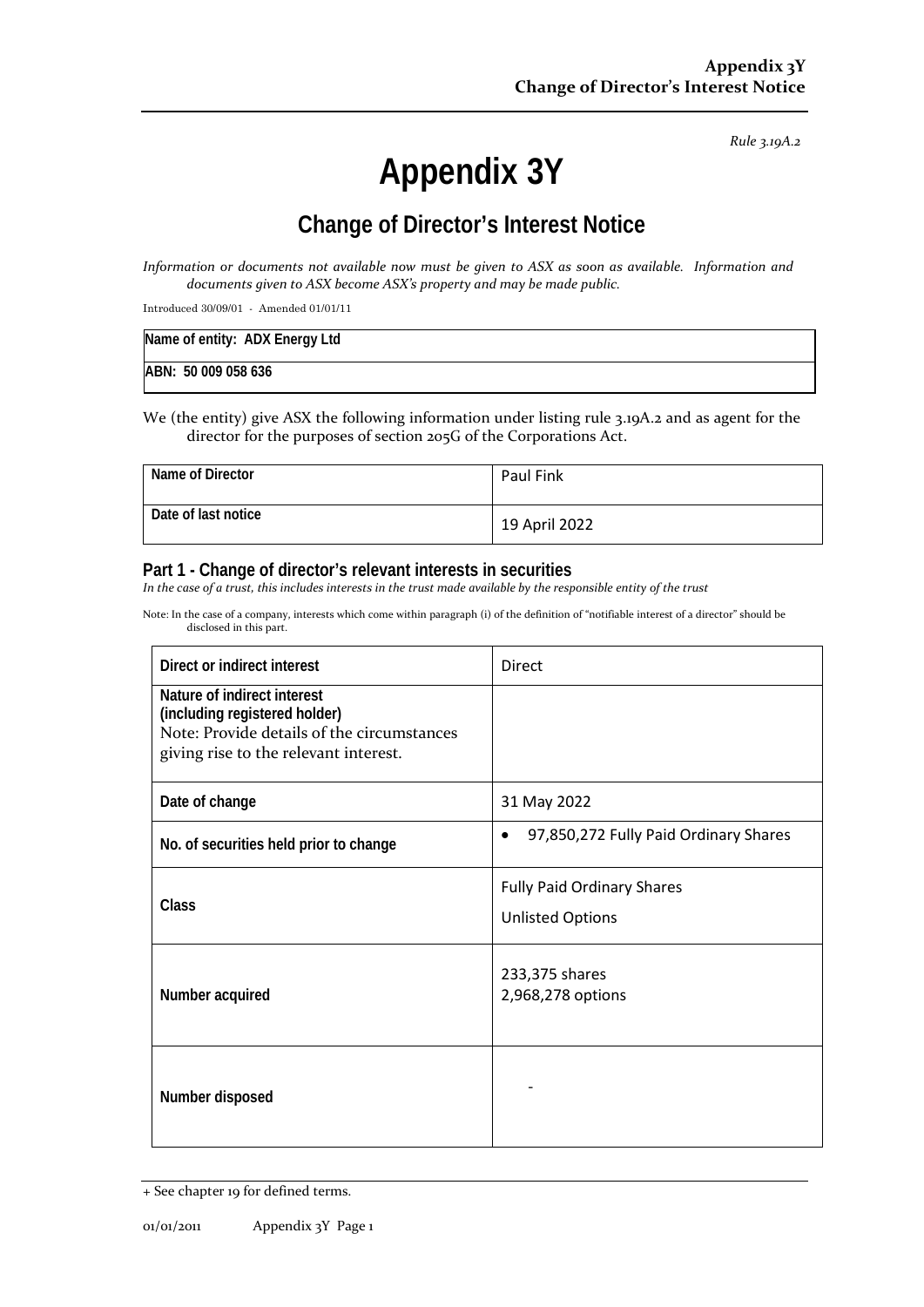| Value/Consideration<br>Note: If consideration is non-cash, provide<br>details and estimated valuation                                                                         | Shares - \$1,867 Non-cash - value based on<br>director fees<br>Options - \$23,746.23 Non-cash - valued<br>based on consulting fees                                                                                                                                                                                                                                                                                                                                                                                                                                                 |
|-------------------------------------------------------------------------------------------------------------------------------------------------------------------------------|------------------------------------------------------------------------------------------------------------------------------------------------------------------------------------------------------------------------------------------------------------------------------------------------------------------------------------------------------------------------------------------------------------------------------------------------------------------------------------------------------------------------------------------------------------------------------------|
| No. of securities held after change                                                                                                                                           | 98,083,647 Fully Paid Ordinary Shares<br>٠<br>2,968,278 Unlisted Options. Exercise<br>٠<br>price Nil cents, expire 31/05/2026                                                                                                                                                                                                                                                                                                                                                                                                                                                      |
| Nature of change<br>Example: on-market trade, off-market trade,<br>exercise of options, issue of securities under<br>dividend reinvestment plan, participation in<br>buy-back | Shares - Issued pursuant to ADXs' Directors'<br>Share Plan approved by Shareholders on 27<br>May 2022. Issued in consideration of part<br>directors fees for the quarter ended 31 March<br>2022. Number of shares based on directors<br>fees to be paid via equity and VWAP for that<br>quarter.<br>Options - granted as approved<br>bv<br>Shareholders on 27 May 2022. Granted in<br>consideration of part consulting fees for the<br>quarter ended 31 December 2021 and 31<br>March 2022. Number of options based on<br>fees to be paid via equity and VWAP for that<br>quarter. |

### **Part 2 – Change of director's interests in contracts**

Note: In the case of a company, interests which come within paragraph (ii) of the definition of "notifiable interest of a director" should be disclosed in this part.

| Detail of contract                                                                                                                                                          |  |
|-----------------------------------------------------------------------------------------------------------------------------------------------------------------------------|--|
| Nature of interest                                                                                                                                                          |  |
| Name of registered holder<br>(if issued securities)                                                                                                                         |  |
| Date of change                                                                                                                                                              |  |
| No. and class of securities to which interest related prior to<br>change<br>Note: Details are only required for a contract in relation to which the interest has<br>changed |  |
| Interest acquired                                                                                                                                                           |  |
| Interest disposed                                                                                                                                                           |  |
| <b>Value/Consideration</b><br>Note: If consideration is non-cash, provide details and an estimated valuation                                                                |  |
| Interest after change                                                                                                                                                       |  |

<sup>+</sup> See chapter 19 for defined terms.